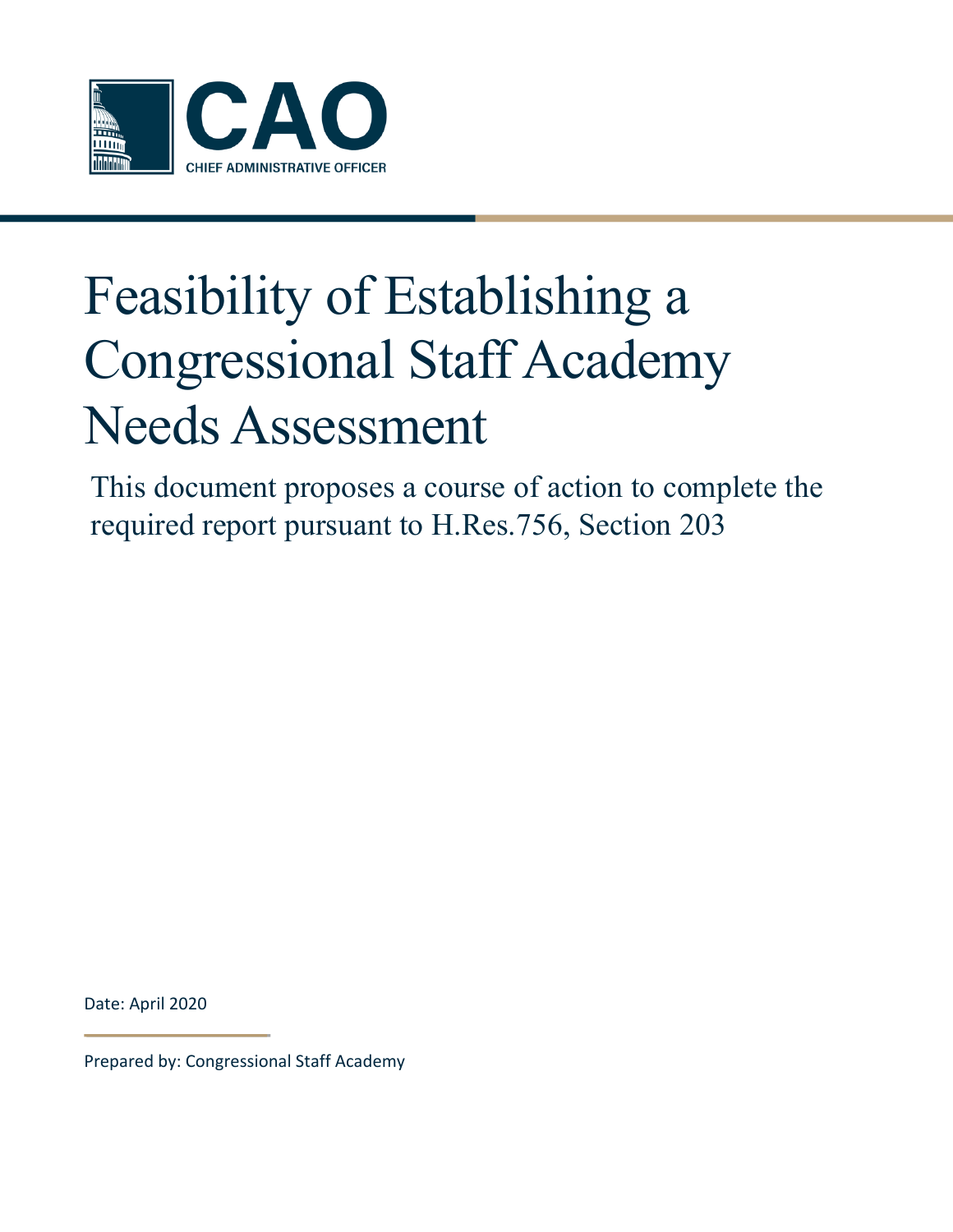## **NCAO**

# **Table of Contents**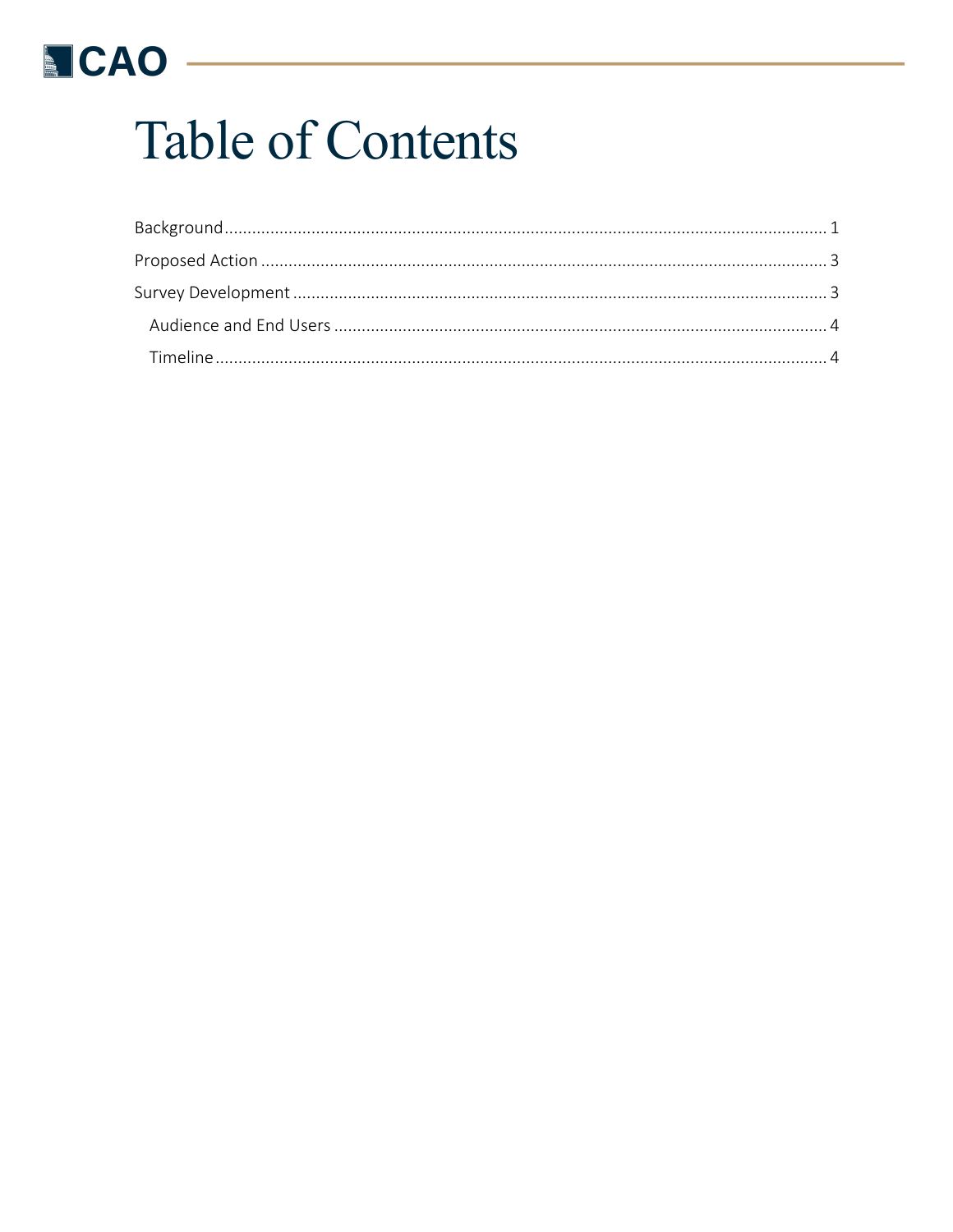## Background

## Committee Hearing – July 11, 2019

The Select Committee on the Modernization of Congress held a hearing on July 11, 2019, titled "Fostering the Next Generation of Leaders: Setting Members up for Success," during which Members of the Committee expressed opinions and asked questions on the following topics:

- 1) Improving training approach and content for new Members of Congress
- 2) Opportunities to create bipartisan relationships
- 3) Creating training for Members of Congress on parliamentary procedure and committee procedure
- 4) Creating professional development for Members of Congress related to executive leadership, management, public speaking, negotiation, and other "soft skills".

The witnesses at this hearing were as follows:

Philip G. Kiko, Chief Administrative Officer of the House of Representatives

Stacey Householder, Director of Leaders' Services and Legislative Training, National Conference of State Legislators

Richard Shapiro, former Executive Director, Congressional Management Foundation

## Committee Report 116-407

The Select Committee on Modernization of Congress issued Committee Report 116-407 on February 25, 2020. The report details twenty-four "background issues" and twenty-four corresponding recommendations for the House.

Background issue number 10 states,

*"Members currently lack professional development and institutional training opportunities. Newly-elected Members receive initial training through new Member orientation, but after orientation there are few – if any—opportunities for Members to continue learning. Members who are interested in learning more about House procedures and rules, leadership and negotiation skills, or even computer software and systems should have easy access to online and inperson training. Members should be surveyed to help determine which courses they would find most useful."*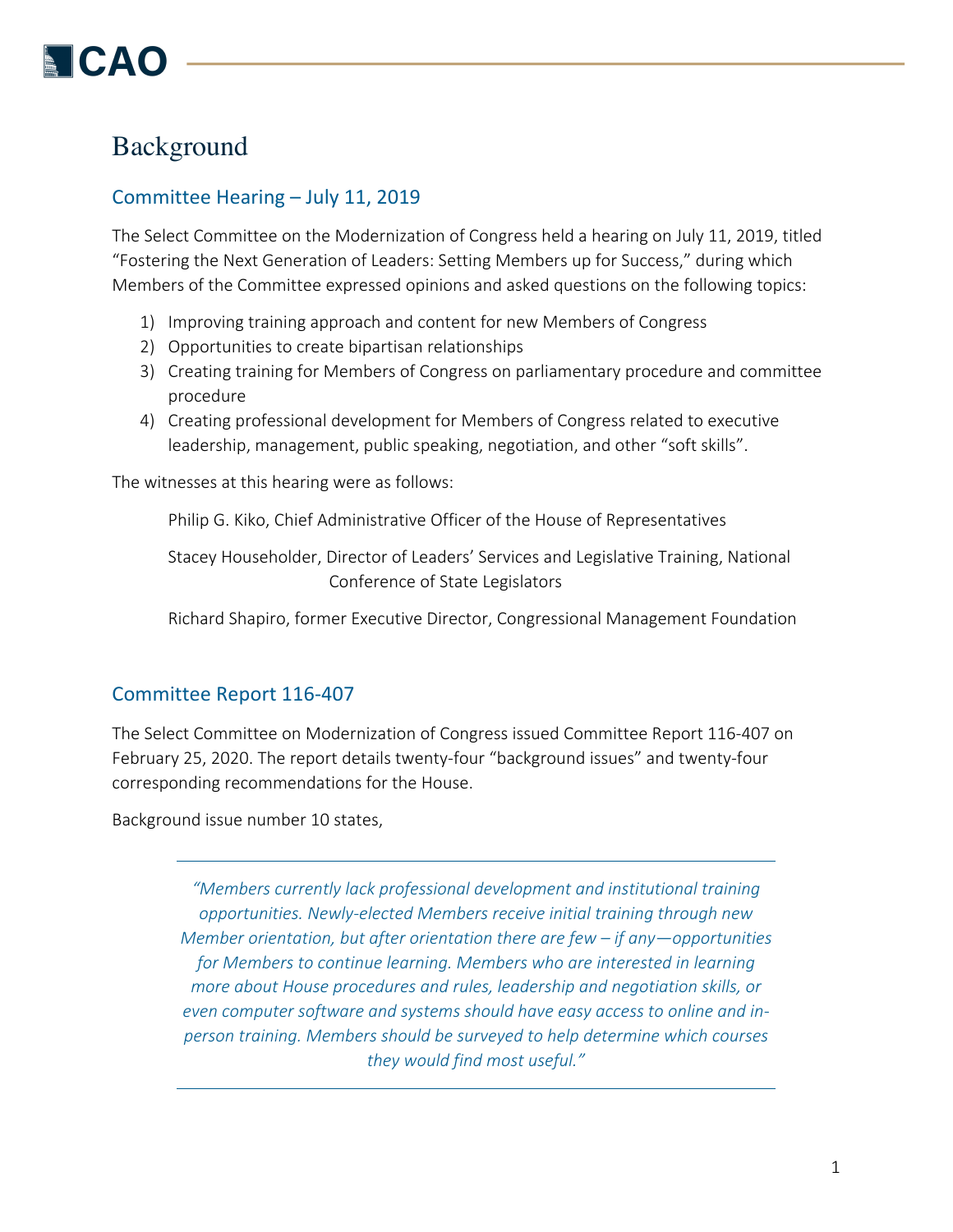Correspondingly, recommendation number 10 states,

*"Recommendation: Create a pilot Congressional Leadership Academy for Members which offers professional development and institutional training. Specifically…alongside in-person training opportunities, HouseNet should provide one-click access to seminars on the legislative process and procedural matters, such as how to chair a hearing, the budget and appropriations process, and rules of the House and committee procedures, and on professional development topics like managing an office and developing better negotiation and bargaining skills."*

#### Legislation

House Resolution 756 was introduced in the House on December 10, 2019, and passed on March 10, 2020. Section 203, "Exploring the feasibility of establishing a Congressional Leadership Academy," states the following

(a) Survey of Members.—The Chief Administrative Officer shall conduct a survey of Members, in writing and electronically, to determine the level of interest in establishing a Congressional Leadership Academy to provide online and inperson continuing education opportunities that will promote professional development and institutional training, including the feasibility of setting up a pilot program to establish such an Academy.

(b) Report.—Not later than 120 days after the date of the adoption of this resolution, the Chief Administrative Officer shall submit a report to the Committee on House Administration on the results of the survey conducted under subsection (a), and shall include in the estimates of costs of establishing and operating a Congressional Leadership Academy as well as any impediments to establishing such an Academy, including impediments relating to technology, security, or content.

The 120-day deadline established by this legislation is July 8, 2020.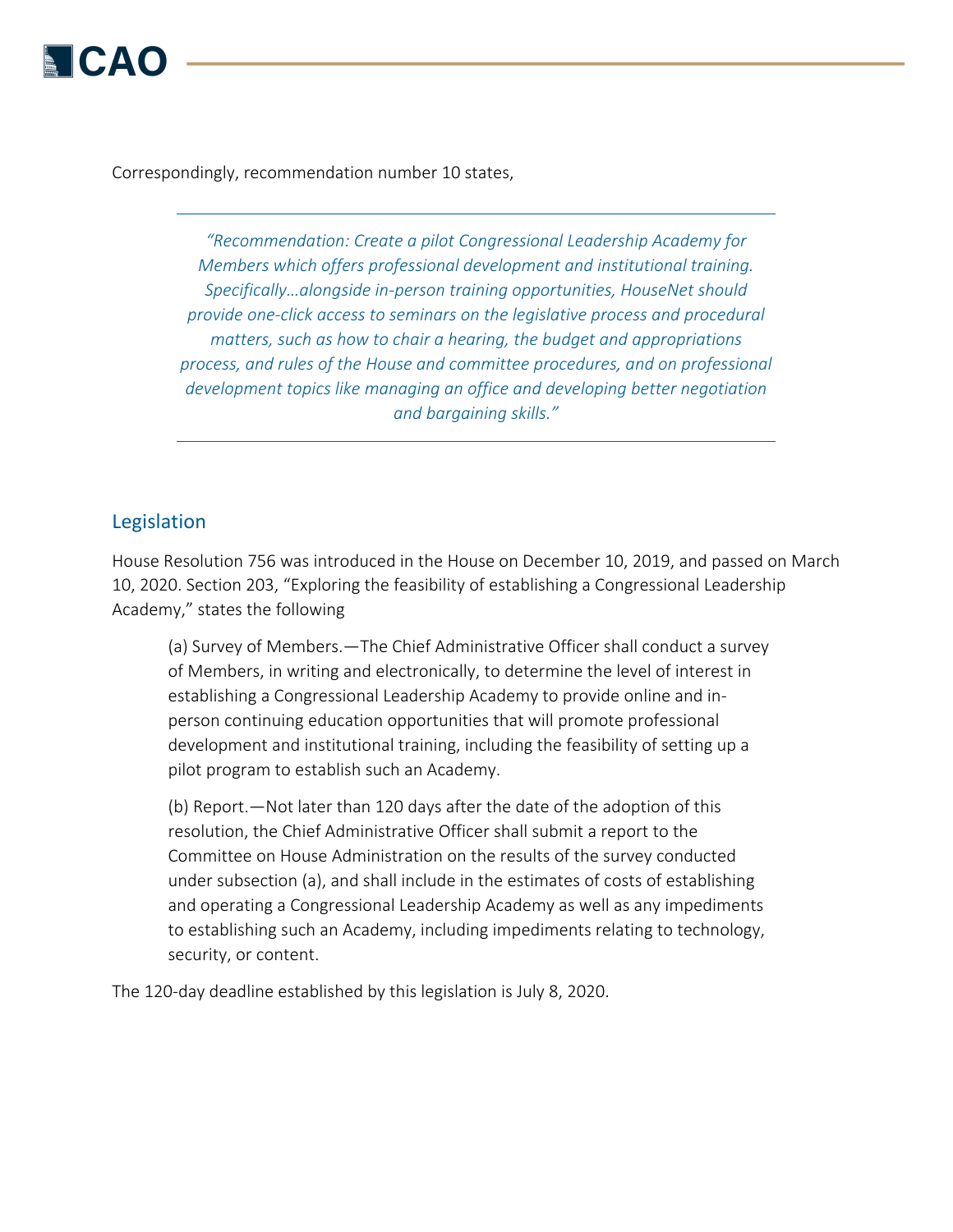## Proposed Action

In response to the legislative mandate in H.R. 756, the CAO has developed the following preliminary needs assessment approach to build a well-rounded, high level picture of Member of Congress professional development needs. This approach consists of three activities:

- 1) Survey
- 2) Focus group with current Members of Congress
- 3) Focus group with former Members of Congress
- 4) Additional discussions with educational organizations with similar mission

The results of the Member survey will be rounded out by the feedback gathered in focus groups. Additional research will draw on relevant industry knowledge on executive education programs, capabilities, best practices, and costs. Together the information will be used to draft the report required by H.R. 756, section 203.

- What is the scope of professional development required for Members of Congress?
- What is the preferred medium for professional development education for Members of Congress?
- What is the preferred frequency for professional development education for Members of Congress?
- What topics are most relevant to Members (new and returning)?
- What is the level of interest in House developed professional development for Members?

## Survey

## Development

To develop the attached survey, the CAO conducted preliminary research by reviewing current offerings, and meeting with peers and industry leaders that provide executive coaching, and organizations that routinely provide training to state and federal elected officials. This included discussions with Stacy Householder, Director, Leadership and International Programs at National Conference of State Legislatures, Eric Petersen, Congressional Research Service, Suzanne G Logan and Bernhard Kluger at the Federal Executive Institute, Center for Leadership Development.

This information was used to develop the attached survey. While the results of is survey will provide initial feedback necessary to inform the development of a leadership program for Members, we recommend that this should be followed by additional, in-depth needs assessment that will take much longer than is permitted by this legislative mandate. Further needs assessment will be critical to inform the detailed requirements for Member-level professional